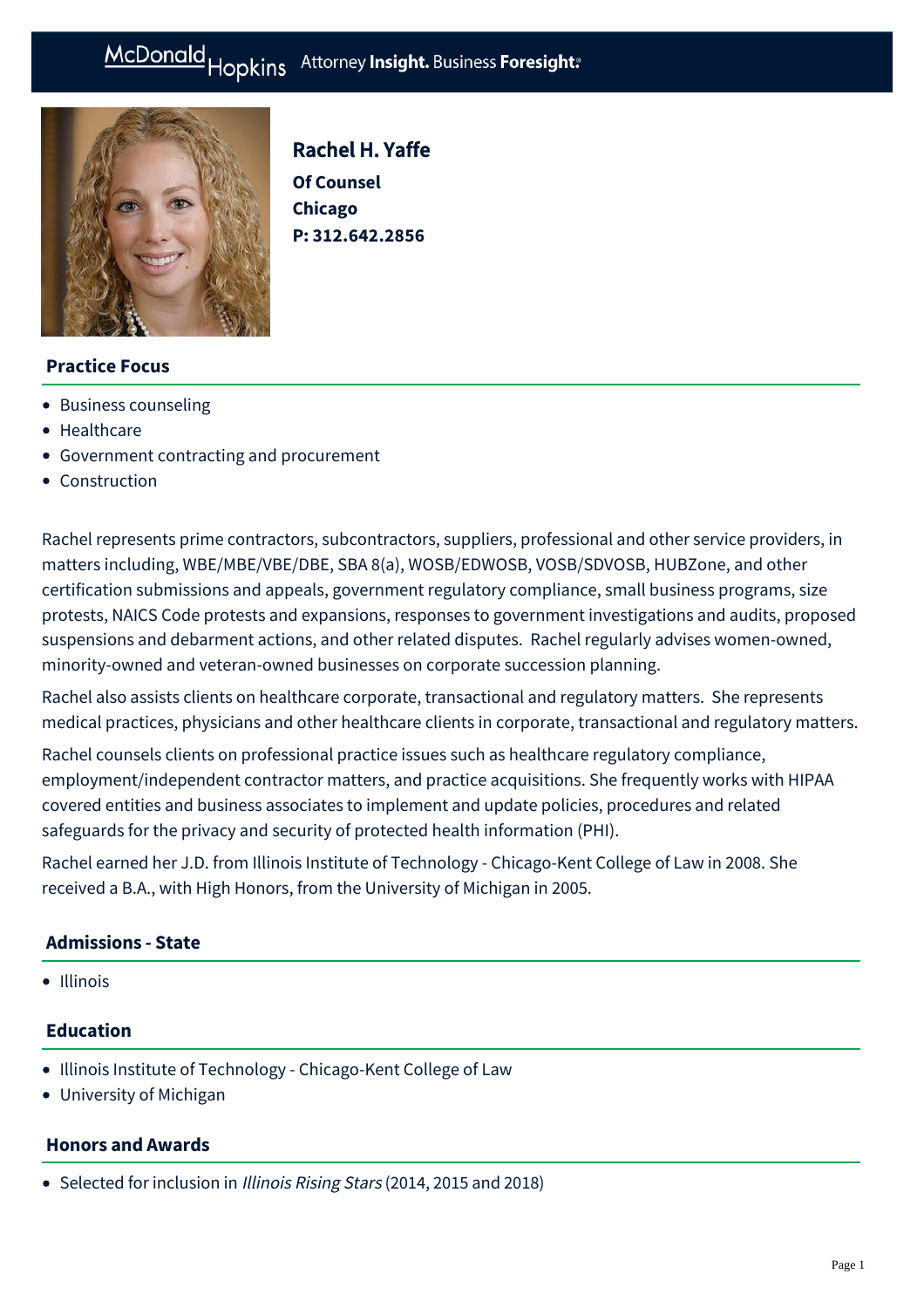Cali Award, Personal Income Tax (Fall 2007)

#### **Alerts**

- [The time to prepare for a HIPAA audit is now](https://mcdonaldhopkins.com/Insights/April-2015/The-time-to-prepare-for-a-HIPAA-audit-is-now)
- [March 1 deadline approaching for HIPAA covered entities to submit breach reports](https://mcdonaldhopkins.com/Insights/Febrary-2015/March-1-deadline-approaching-for-HIPAA-covered-ent)

#### **News**

- ["Redact before you act: Use caution when posting medical images online," Rachel Yaffe quoted in Fort](https://mcdonaldhopkins.com/Insights/Febrary-2015/Redact-before-you-act-Use-caution-when-posting-med) Meyers Florida Weeklly
- [Six attorneys at McDonald Hopkins named Illinois Super Lawyers and Rising Stars](https://mcdonaldhopkins.com/Insights/January-2015/Six-attorneys-at-McDonald-Hopkins-named-Illinois-S)

# **External Publications**

- Quoted, ["How to Maintain HIPAA Compliance](http://www.the-rheumatologist.org/article/maintain-hipaa-compliance/)," The Rheumatologist, September 1, 2016
- Quoted, ["HIPAA Audit Activities Increase in 2016,](http://www.the-rheumatologist.org/article/hipaa-audit-activities-increase-2016/?elq_mid=11503&elq_cid=5333024)" The Rheumatologist, August 17, 2016
- Quoted, ["Redact before you act: Use caution when posting medical images online,](http://fortmyers.floridaweekly.com/news/2015-02-18/Top_News/Redact_before_you_act_Use_caution_when_posting_med.html)" Florida Weekly, February 18, 2015
- "Mergers and Acquisitions of Radiology Practices The Deal Process: Start to Finish," RBMA Bulletin, May/June 2014
- "HIPAA Notice of Privacy Practices: Is Yours Up-To-Date?," RBMA Monthly Legal Update Digest July 2013
- "Battle of the Documents: The Interplay of Your Employment Agreement and the Hospital's Medical Staff Bylaws," RBMA Monthly Legal Update Digest May 2013
- "Final Rule Implements HITECH Revisions to Privacy and Security Rules," RBMA Monthly Legal Update Digest February 2013
- "Tip: Use the HIPAA Audit Protocol as an Internal Checklist for Privacy, Security and Breach Notification Rule Compliance," RBMA Monthly Legal Update Digest August 2012
- "The Supreme Court Has Spoken: The Patient Protection and Affordable Care Act is Upheld," RBMA Monthly Legal Update Digest July 2012
- "[Face to Face With...Steven M. Harris](http://www.billing-coding.com/detail_article.cfm?articleID=4540)," BC Advantage Magazine, Issue 7.4: June/July 2012
- "Final HITECH Act Regulations to be Released in 2012," RBMA Monthly Legal Update Digest May 2012
- "Consider Including Alternative Dispute Resolution In Your Contracts," RBMA Monthly Legal Update Digest March 2012
- "Medical Office Leases: What You Need to Know," RBMA Monthly Legal Update Digest February 2012
- "Physician Texting: Am I Violating HIPAA?," RBMA Monthly Legal Update Digest November 2011
- "Tort Reform: Coming to a Theater Near You," RBMA Monthly Legal Update Digest October 2011
- "My Contract Says What?!?!," RBMA Legal Update Digest September 2011
- "A Prescription for Financial Success," RBMA Bulletin September-October 2011
- "[Teleradiology: You May Be Breaking the Law," R](http://www.mcdonaldhopkins.com/news.aspx?id=2TkC7Z9Rp0iCl5FB3YPXeQ)BMA Monthly Legal Update Digest August 2011
- "[Business Opportunity for Radiologists: On-Site Employee Health Clinics,](http://www.mcdonaldhopkins.com/news.aspx?id=Euvn4ypXcUOXDWXEr8P43A)" RBMA Monthly Legal Update Digest July 2011
- "[HIPAA Audits Are Coming: Are You Prepared?," R](http://www.mcdonaldhopkins.com/news.aspx?id=P1c9J99sL0CHOMT9TF_53A)BMA Monthly Legal Update Digest July 2011